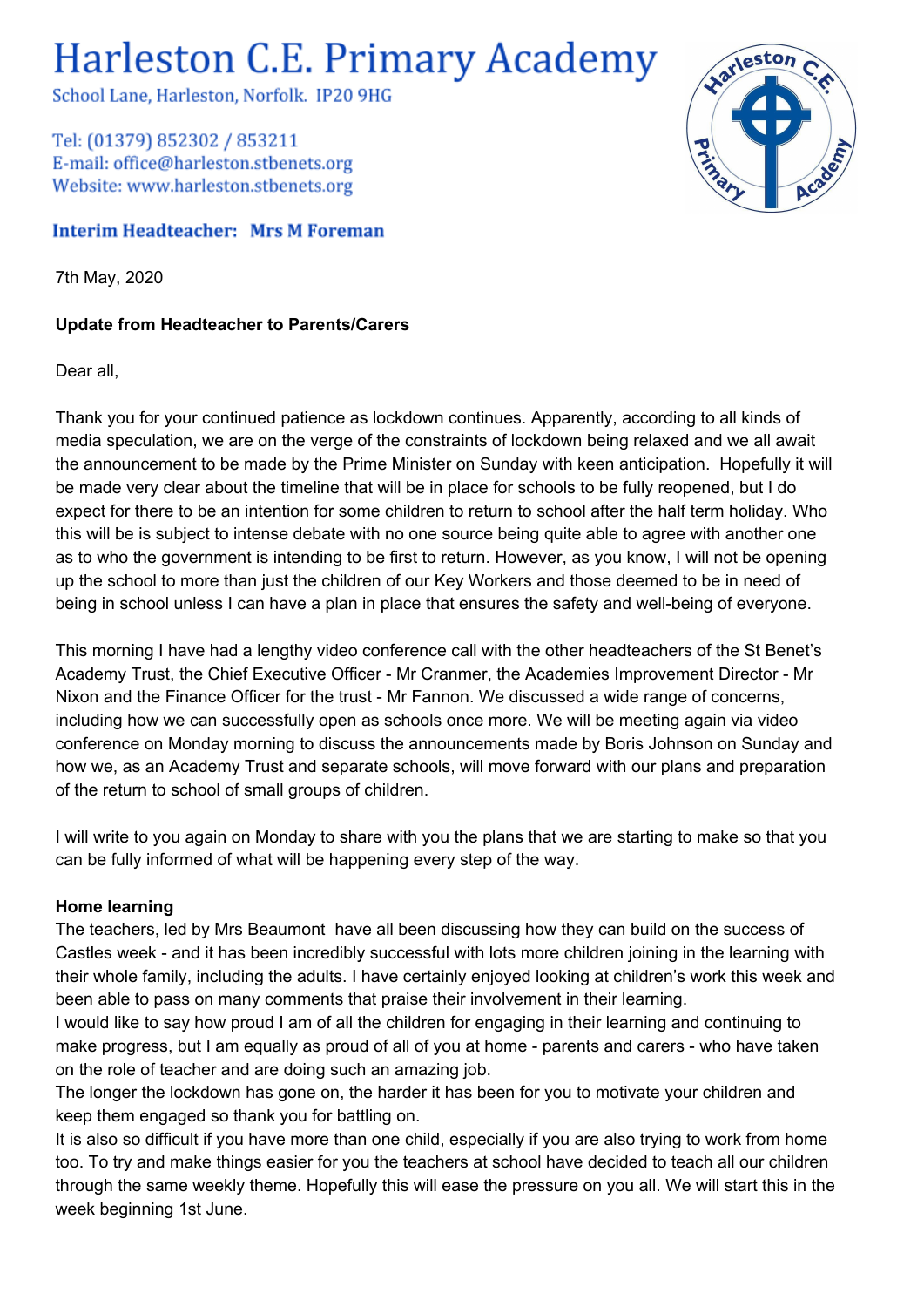You will be pleased to know that you will only be supporting home learning until 22nd May and then you can have a holiday and you can all have a well-deserved rest. Please enjoy the half term holiday when you get there! Stay safe and well.

#### **Success for Henry**

We love to celebrate our children's successes, so it is fantastic to share that Henry Brown has gained the top Beaver's award- the Bronze Chief Scout Award. Over the last two years Henry has attended meetings, taken part in parades, attended overnight camps, taken part in all six of the challenge awards - a feat in itself - and completed a whole armful of activity badges.

Henry is only the second or third member of the Harleston Beavers to ever receive this accolade. It



goes without saying that here at school we are all enormously proud of Henry and if we were in normal times Henry would be celebrating his success in front of the whole school. Instead, we can just celebrate his success in front of the entire Harleston school family.

Don't hesitate to tell the school about any successes for your child - and if you are happy for us to do so, I will happily include them in my updates to you. After all, we all need to celebrate good news stories!